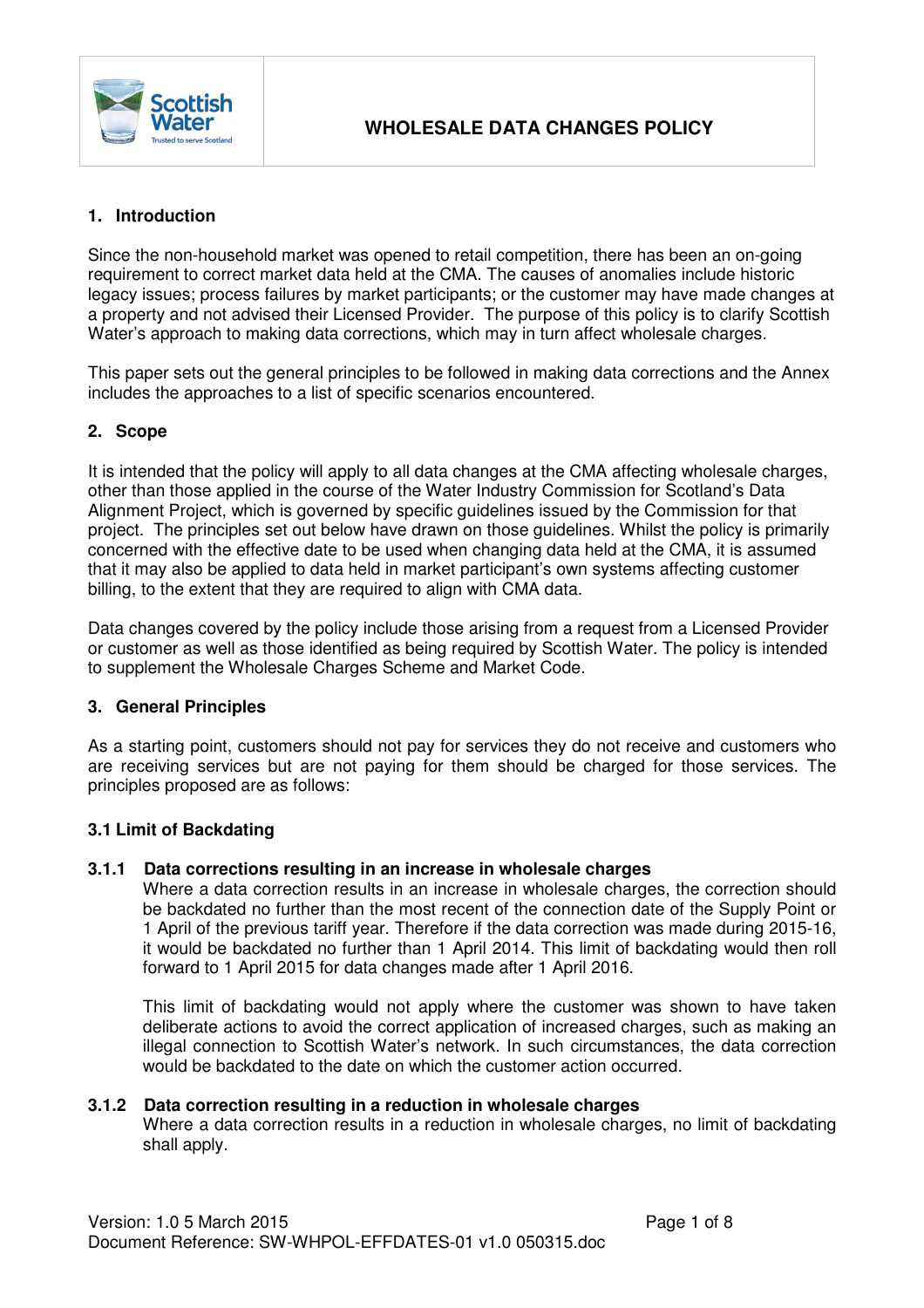

### **3.1.3 Impact on Final Reconciliation (RF)**

Subject to sections 3.1.1 and 3.1.2 above, where a data change has an impact on any RF settlement report already issued by the CMA, and where agreed between Scottish Water and the relevant Licensed Provider, the CMA will be asked to undertake calculations specific to the Supply Points and data items agreed to allow any adjustments in relation to those Supply Points, i.e. there will be no general re-calculation of the entire RF settlement report. The RF settlement report issued by the CMA for a given tariff year shall remain the final settlement run.

- **3.2 Services charged for but not received or charged for twice.** Where a service has been either charged for but not received or has been charged for twice, data corrections shall be applied to remove the charges with backdated effect in accordance with section 3.1 above. This does not apply to the application of non-standard allowances which are covered in section 1.7 of the Annex.
- **3.3 Customer triggered changes.** Where a data change has arisen as the result of the actions of the customer and they could reasonably foresee that their actions would affect their charges, the data should be changed with effect from the most recent of the date on which the customer action occurred and the Limit of Backdating set out in 3.1.1 above. Typically, this relates to occupancy, as customers in occupying a premises will know that they become eligible for charges at the premises. As set out in section 3.1.1, only in circumstances where the customer is shown to have taken deliberate actions to avoid the correct application of increased charges (such as an illegal connection to Scottish Water's network) would the limit of backdating not apply.
- **3.4 Scottish Water triggered changes.** Where a data change has arisen from changes to the service that Scottish Water provides, changes to Scottish Water's asset data or identification of an inaccurate record of Scottish Water's service and asset data at the CMA, the change shall be effective from the date of notification to the Licensed Provider i.e. not backdatedIn the event that Scottish Water has previously wrongly advised the Licensed Provider that a service is not provided to a premises and subsequently identifies that the service is provided (for example Property Drainage), advance notice will be provided before the data is corrected to reinstate charges. The data will be changed with effect from the start of the next Tariff Year or, where that is less that 3 months away, the start of the following Tariff Year.

Allowances are not within the scope of this data correction policy. A recurring allowance is granted by Scottish Water (for example a reduced return-to-sewer allowance, Fire Tariff Agreement, Trade Effluent allowance) on receipt of a valid application relevant to the particular circumstances, effective from date of receipt. Charges for water consumed while a meter was stopped will follow Scottish Water's published policy for assessing consumption in such situations. Such scenarios are not data corrections but particular scenarios encountered relevant to the premises.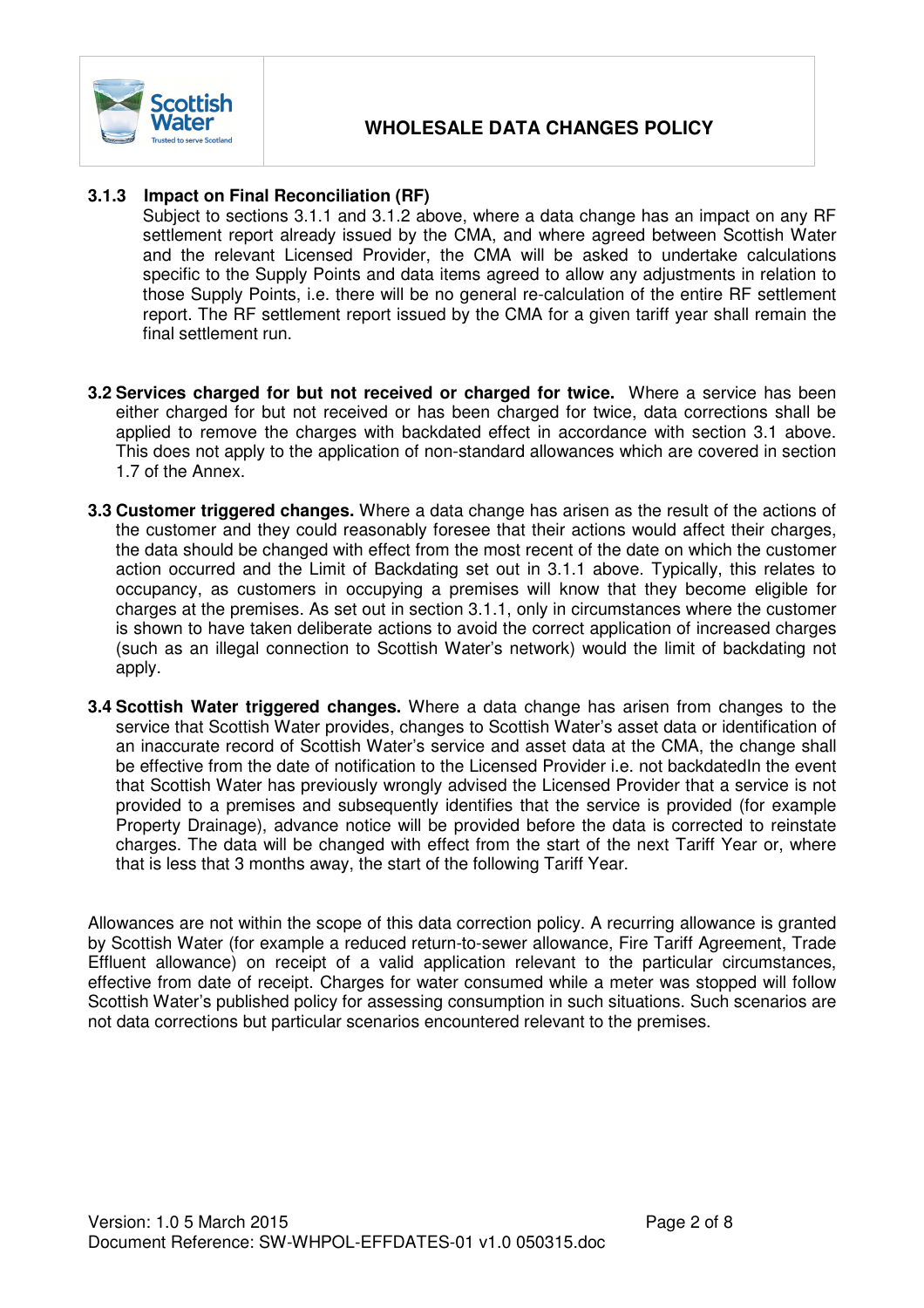

## **Annex 1. Detailed scenarios encountered requiring data correction**

## **1 Scenarios**

This annex sets out the effective dates which should be applied in the specific scenarios listed below. Note; the Limit of Backdating will be defined consistent with the principles in section 3.1 of the covering paper.

#### **1.1 Property Drainage**

In the majority of cases, the drainage configuration of a property does not change following its initial construction, except in the event of first-time provision of sewerage services to the locality by Scottish Water. Unless there is specific evidence of a change in the drainage configuration at the premises, the current drainage arrangements will be assumed to have always been in place.

In the event that there is known to have been a change to the drainage configuration of the premises affecting the applicability of Property Drainage charges, the effective date of the change would be the date of the change of drainage configuration, in accordance with the principles and subject to the Limit of Backdating in section 3.

Where it is identified that Property Drainage charges have been applied at a Supply Point but that the services have never been provided (i.e. the charges are not applicable in accordance with the Wholesale Charges Scheme), Property Drainage services should removed effective from the connection date of the Supply Point, in accordance with the principles.

Where it is identified that a Supply Point has always been liable for Property Drainage charges in accordance with the Wholesale Charges Scheme but that the services are not currently recorded at the CMA, the data will be changed with effect from the date of notification to the Licensed Provider.

Where Scottish Water notified the Licensed Provider, following a service request, that the property did not enjoy drainage services, and it was subsequently found that the property did in fact enjoy such services and the previous notification was erroneous, advance notice will be provided before the data is corrected at the CMA to reinstate charges. The data will be changed with effect from the start of the next Tariff Year or, where that is less that 3 months away, the start of the following Tariff Year.

#### **1.2 Roads Drainage**

As set out in the Wholesale Charges Scheme, the applicability of Roads Drainage charges is based on the presence of any other sewerage services at a Supply Point.

If the addition or removal of Roads Drainage at a Supply Point is triggered by the removal of all or addition of any other sewerage services (i.e. Foul Sewerage, Property Drainage or Trade Effluent), the same effective date as is used for the other sewerage services, in accordance with this policy, should also be applied to the addition or removal of Roads Drainage.

Where it is identified that Roads Drainage charges have always been erroneously applied at a Supply Point, the services should removed effective from the connection date of the Supply Point, in accordance with the principles and subject to the Limit of Backdating in section 3.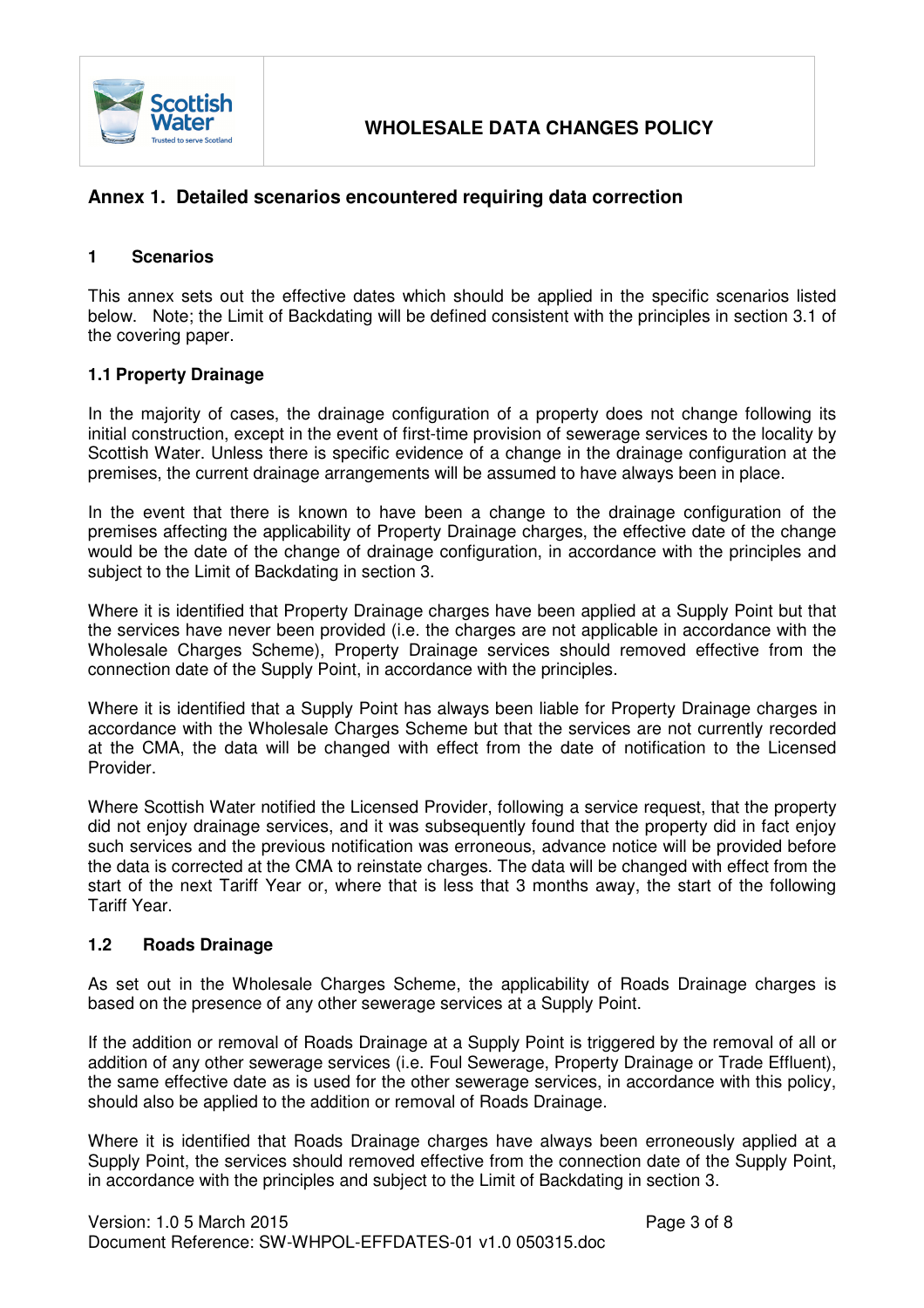

Where it is identified that a Supply Point has always been liable for Roads Drainage charges in accordance with the Wholesale Charges Scheme but that the services are not currently recorded at the CMA, the data will be changed with effect from the date of notification to the Licensed Provider.

## **1.3 Rateable Value**

Appendix 3 of the Wholesale Charges Scheme sets out the Rateable Value which should be recorded at the CMA for the Supply Point.

When a new premises is rated for the first time by the Scottish Assessors, this can occur some time after a physical connection is made to the Scottish Water network. There may therefore be a time lag between a Supply Point being created and a Rateable Value being available to be recorded at the CMA. Where it is identified that the Rateable Value recorded at the CMA is incorrect (being a default value or manifestly wrong), the CMA will be updated to reflect the Rateable Value and effective date published by the Scottish Assessors.

Where it is identified that the Rateable Value recorded at the CMA reflects a historic value assigned by the Scottish Assessors Association (SAA) prior to a revaluation due to modification of the premises, unless that revaluation has resulted a reduction to the Rateable Value, the value at the CMA should not be amended until such time as current Rateable Values are adopted for use by the market (the Scottish Government's Principles of Charging have signalled that this will take place during the 2015-2021 Strategic Review period).

This matter is also set out in Scottish Water's Wholesale Charges Scheme.

## **1.4 Vacancy and Occupancy**

Where the occupancy status of a premises changes, it is incumbent on the customer to promptly notify their Licensed Provider of that change of status. Whether the change is from occupied to vacant or from vacant to occupied, the actual date that the property became occupied or vacant (as defined in section 9 of CSD0104) shall be the effective date applied at the CMA, subject to the Limit of Backdating in section 3 and except in the specific scenarios set out in section 1.8 below.

## **1.5 Gap Sites**

Where an eligible premises is identified to be receiving services but is not recorded at the CMA, a new Supply Point is registered using the Gap Site process. As set out in the Market Code, the effective date applied is the date of notification to the CMA.

## **1.6 De-registration**

Supply Points can be de-registered from the CMA for a variety of reasons and the effective date of the de-registration will depend on the circumstances as set out below.

## **1.6.1 Duplicate Supply Points**

Where a premises is found to be represented by duplicate Supply Points at the CMA, one of the Supply Points shall be de-registered, effective from the latest connection date of the duplicate Supply Points.

## **1.6.2 Domestic, Demolished and Merged Properties**

Version: 1.0 5 March 2015 Page 4 of 8 Document Reference: SW-WHPOL-EFFDATES-01 v1.0 050315.doc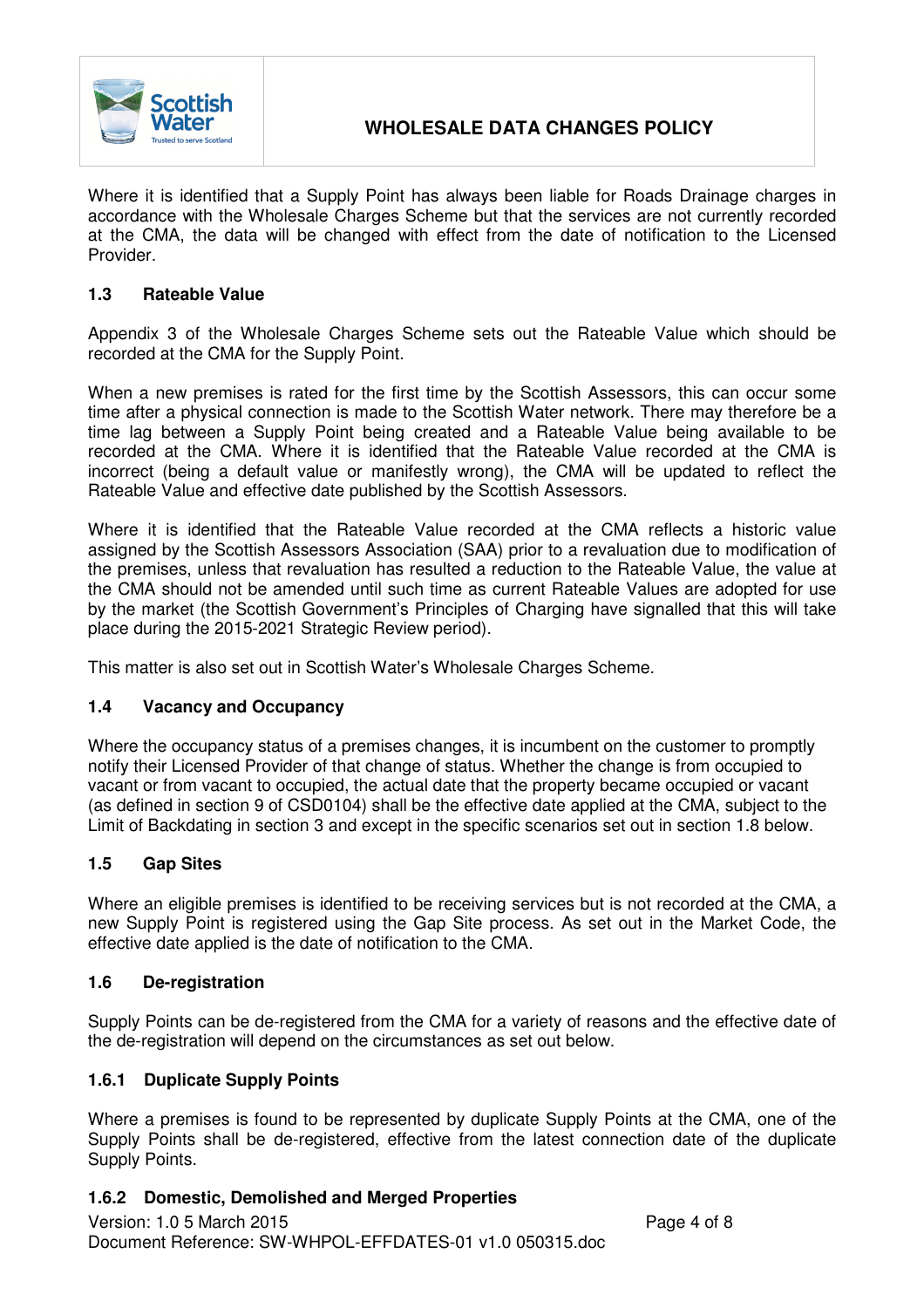

Where a Supply Point is to be de-registered because the associated premises is found to be domestic, demolished or has been merged with another property, the de-registration would be effective from the date at which the change in status took place i.e. the date of demolition, change of use or alteration.

### **1.6.3 No Services**

Where it is identified that a Supply Point should be de-registered because no services are provided, or have never been provided, to the premises, the Supply Point will be de-registered effective from the connection date of the Supply Point.

Where the Supply Point is to be de-registered because no services are provided following a change in configuration of supplies to the premises, the effective date would be the date of the change of configuration.

#### **1.6.4 Landlord/tenant scenarios**

Where it is identified that Supply Points need to be de-registered or services removed in order to correctly reflect the configuration of multi-tenancy premises served by a bulk meter associated with the landlord, the effective date of the de-registration should be the later of any change in configuration of the site which has resulted in the need for the de-registration and the date of connection of of the Supply Supply Point.

#### **1.6.5 Prompt correction of erroneously de-registered Supply Points**

In the event that a Supply Point is erroneously de-registered and at the time of deregistration it is realised that the user has made an error and the Supply Point needs to be reinstated, the connection date of the new Supply Points shall be the same as the effective date of the previous de-registration. This applies to cases where the mistake is realised at the time of processing and can be promptly rectified. This does not apply to errors discovered some time after the event in which case normal processing rules apply.

#### **1.7 Allowances**

Where an ongoing allowance is granted by Scottish Water (including but not limited to a reduced Return-to-sewer allowance, Fire Tariff Agreement, Trade Effluent allowances), the allowance shall apply from the date of receipt by Scottish Water of a valid application with all necessary supporting information from the Licensed Provider as set out in the Wholesale Charges Scheme. In the event that an allowance is to be changed following a review of circumstances at the property initiated by Scottish Water or where an existing allowance is identified to be manifestly incorrect, the change will be effective from three calendar months after the date of notification to the Licensed Provider, where the property is occupied.

#### **1.8 Exemption Scheme**

Where a Supply Point is demonstrated to be eligible for the Scottish Government Exemption Scheme, exemption is granted with effect from the start of the financial year in which a valid application with all necessary supporting information is received by Scottish Water other than in the three specific scenarios set out below.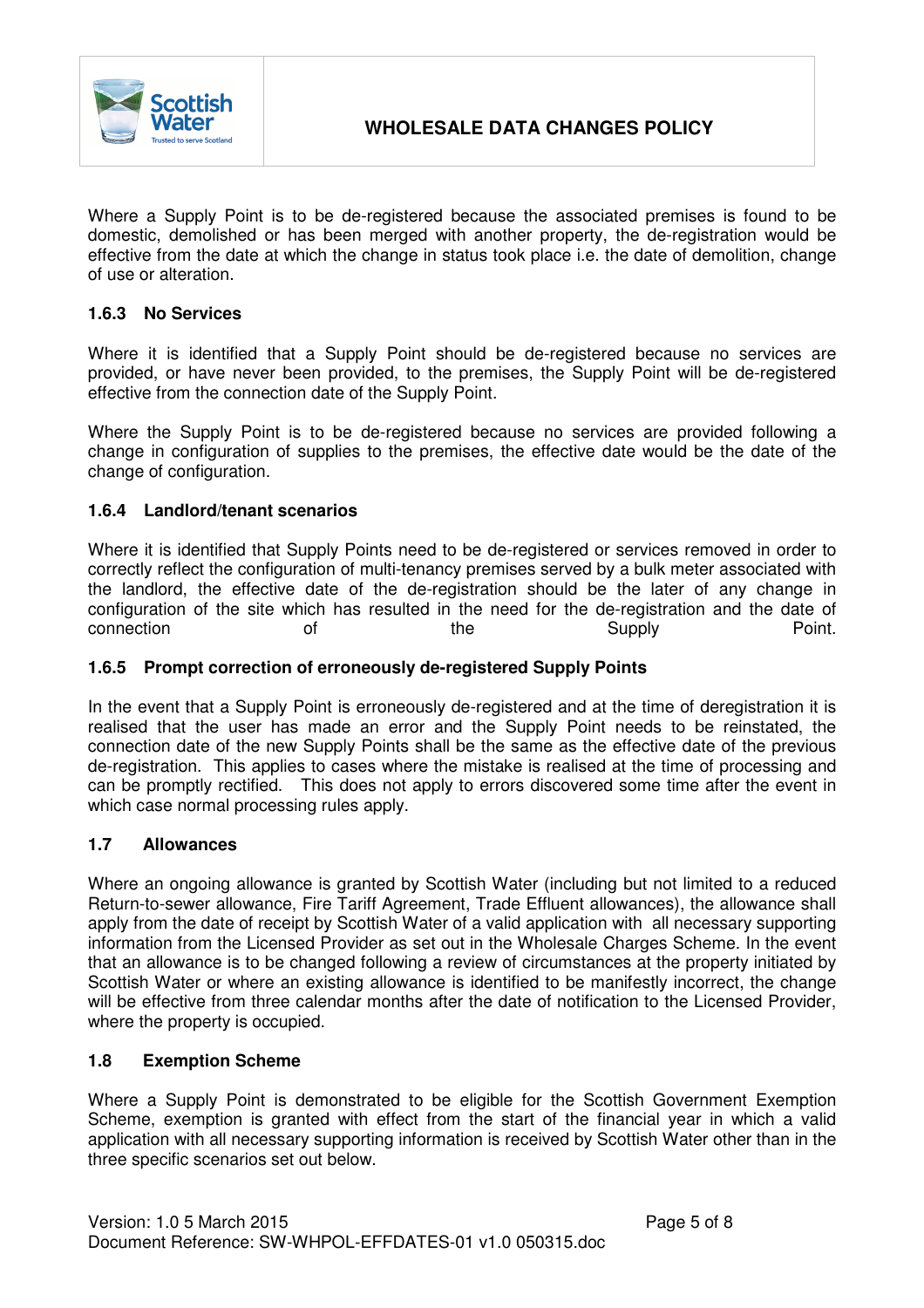

# **WHOLESALE DATA CHANGES POLICY**

In the event that a Supply Point has been wrongly flagged as vacant at the CMA and, upon correction back to the date of occupancy as set out in section 1.4 above, the customer demonstrates that they are been eligible for exemption, that exemption will be backdated to the date of occupancy.

### **1.9 Trade Effluent**

Each year Scottish Water updates the fixed strengths applicable for each Trade Effluent consent based on samples taken at the Discharge Point during the previous year. Licensed Providers are given visibility of the proposed strengths in advance of the start of the new financial year and have the opportunity to raise any queries or objections within 8 weeks of receipt. Any upheld challenges which are received within this period will be applied effective from the start of the financial year. Any upheld challenges received after the expiry of the 8 week review period will be applied effective from the date of receipt of the challenge from the Licensed Provider.

Any changes to consent parameters will be applied from the effective date of the revised consent.

#### **1.10 Meters**

This section applies to the effective dates that should be applied where a meter is found to not be correctly recorded at the CMA. Where consumption is to be estimated, this is calculated in accordance with Scottish Water's Estimated Metered Consumption Policy.

#### **1.10.1 Found meters at unmeasured Supply Points**

Where a meter is identified to be serving a premises which is recorded to be unmeasured at the CMA, the meter will be added to the Supply Point effective from the date on which the meter was found with an opening reading taken on that date.

If the Licensed Provider wishes to replace the historic unmeasured charges with metered charges, they can apply to Scottish Water for the installation date of the meter to be backdated. At least one cyclic reading, taken no less than one month after the opening reading, must be supplied to support such an application. In this circumstance, the meter installation date and read at the CMA will be determined on the following basis.

Where the customer, Licensed Provider or Scottish Water has information to suggest when the meter was likely to have been installed, this will be used as the estimated installation date provided that it is consistent with the meter year of manufacture, consumption profile and any other available details. In the absence of any such information, the meter will be assumed to have been installed on 1 April following the end of the year of manufacture of the meter. The initial reading at installation will be assumed to have been zero.

The meter will be installed at the CMA from the estimated installation date. The reading recorded on date of finding of the meter and the cyclic reading supplied by the Licensed Provider will be compared to establish whether the register of the meter is likely to have rolled over since installation.

#### **1.10.2 Found meters at existing metered Supply Points**

Where the meter identified to be serving a premises is different to the meter currently recorded at the CMA for the Supply Point, this could be for a number of reasons which are dealt with individually below.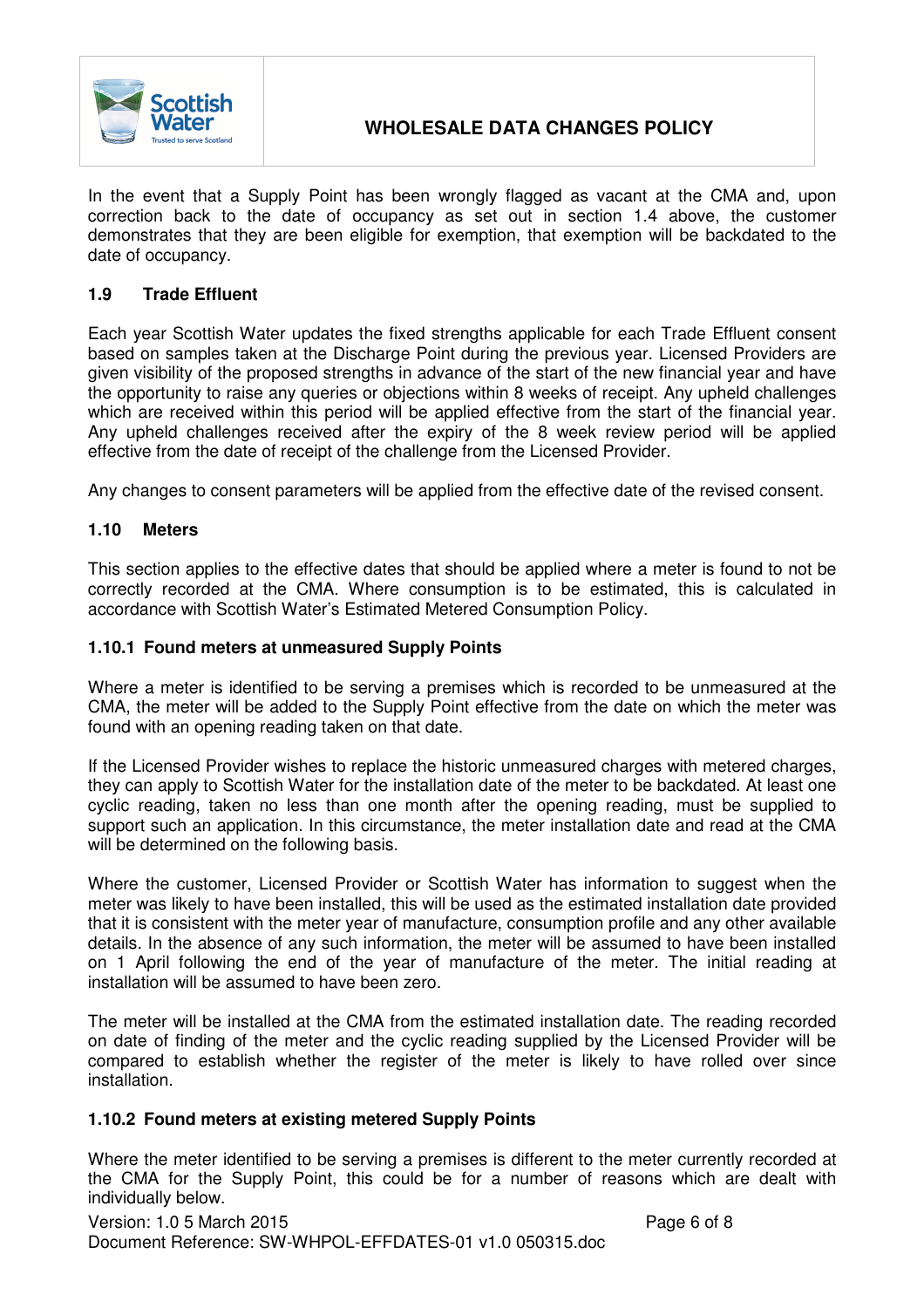

### **1.10.2.1 Previous meter exchange not recorded on systems**

The meter could have been previously exchanged by Scottish Water and the associated data updates have not been processed. In this case, the found meter would be recorded in Scottish Water's systems as being a new meter still in stores.

In some instances there may be no record of the found meter on either Scottish Water or CMA systems. This could be because the meter has been previously exchanged by another party or, if there has been no evidence of the previous meter having been present at the premises for several years (i.e. no meter readings), because it has been historically exchanged by Scottish Water or predecessor organisations and the associated data updates have not taken place at the time.

In these cases the exchange would be processed at the CMA as having occurred on the date of finding of the new meter. The opening reading on the new meter would be the reading observed on site on that date. The closing read on the old meter would be estimated based on the last two readings taken on that meter, consistent with section 3.2 of Scottish Water's Estimated Metered Consumption Policy.

#### **1.10.3 Meter attached to wrong SPID**

If the found meter is already recorded at the CMA but attached to a different Supply Point, it will first be necessary to identify any other affected Supply Points and meters in the vicinity which are incorrectly associated. This may required a further detailed site survey.

At any affected Supply Points, the existing incorrect meter would be exchanged for the correct meter at the CMA on the date of finding. The opening reading on the new meter and the closing reading on the old meter would be the readings observed on site on that date.

If the correct meter now associated with a Supply Point has lower historical consumption than the meter previously associated with the Supply Point, the Licensed Provider can apply for the date of exchange of the meters at the CMA to be backdated to the actual physical installation date of the correct meter, using the actual recorded read history for that meter. The previously attached (incorrect) meter would be removed from the Supply Point back to the same date.

#### **1.10.4 Meter wrongly installed on shared supply**

If a meter is found to be recording a shared supply serving multiple Supply Points, the meter will not automatically be removed. This may have arisen from Scottish Water having wrongly installed a meter on a previously unmeasured shared supply (in which case the meter would be removed) or it could be the result of a previously metered single premises having been split into multiple premises without a new connection having been requested for the newly created premises (in which case the meter would not be removed).

In the event that the meter is found to have been wrongly installed and is therefore removed, it would be removed back to the date of installation. The Supply Point would be flagged as unmeasured from the date of removal.

In the event that the Licensed Provider applies for reassessment of the now unmeasured Supply Point within 3 months, Scottish Water will, on request, backdate the reassessed charges to the date of removal of the meter, recognising that the customer was unable to apply for reassessment until the meter was confirmed to have been wrongly installed.

Version: 1.0 5 March 2015 Page 7 of 8 Document Reference: SW-WHPOL-EFFDATES-01 v1.0 050315.doc